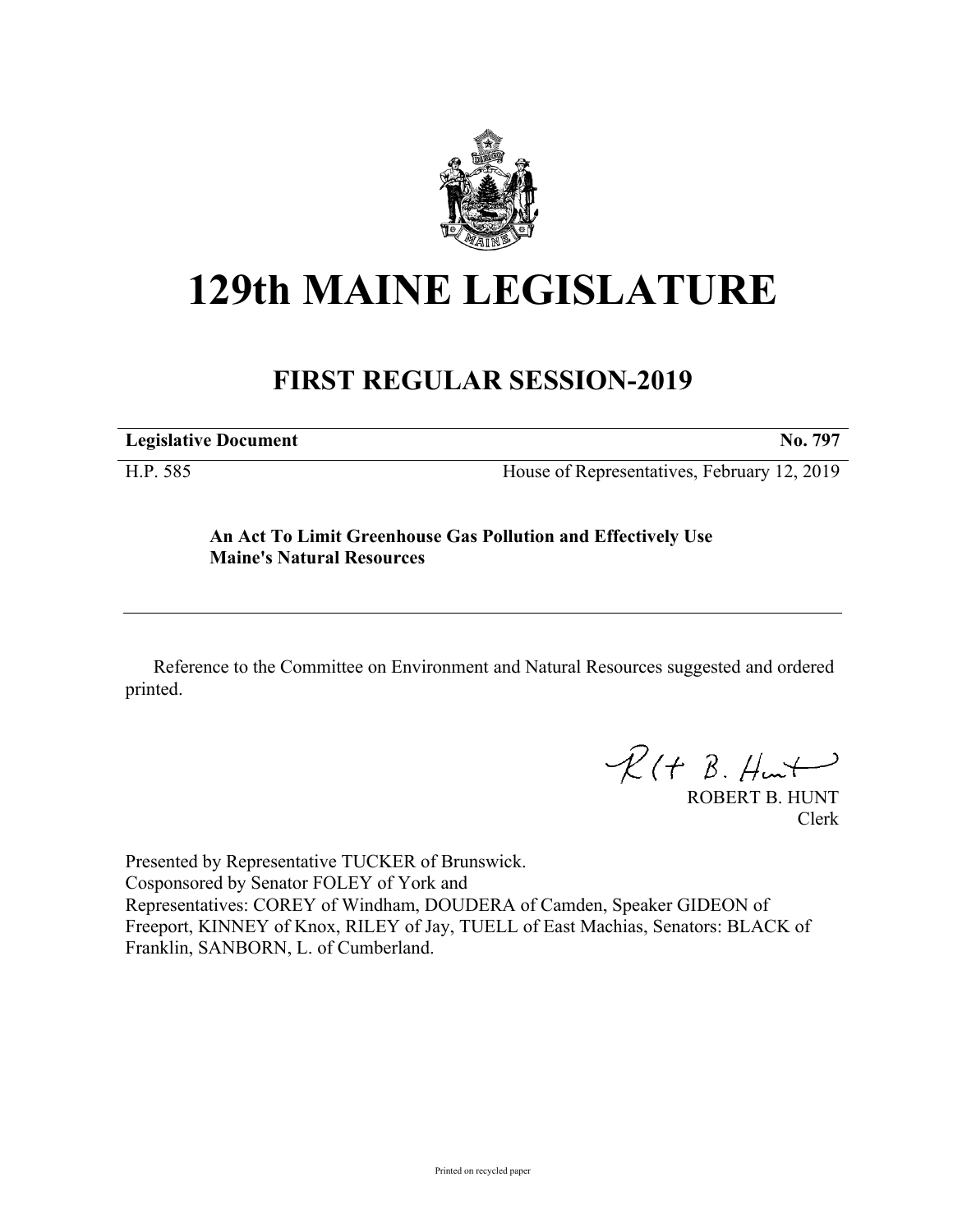#### **Be it enacted by the People of the State of Maine as follows:**

 **Sec. 1. 2 MRSA §9, sub-§3, ¶C,** as amended by PL 2013, c. 541, §1, is further amended to read:

 C. In consultation with the Efficiency Maine Trust Board, established in Title 5, section 12004-G, subsection 10-C, prepare and submit a comprehensive state energy plan to the Governor and the Legislature by January 15, 2009 and submit an updated plan every 2 years thereafter. Within the comprehensive state energy plan, the director shall identify opportunities to lower the total cost of energy to consumers in this State and transmission capacity and infrastructure needs and recommend appropriate actions to lower the total cost of energy to consumers in this State and facilitate the development and integration of new renewable energy generation within the State and support the State's renewable resource portfolio requirements specified in Title 35-A, section 3210 and wind energy development goals specified in Title 35-A, section 3404. The comprehensive state energy plan must include a section that specifies the State's progress in meeting the oil dependence reduction targets in subsection 5. The office shall make recommendations, if needed, for additional legislative and administrative actions to ensure that the State can meet the reduction targets in subsection 5. The recommendations must include a cost and resource estimate for technology development needed to meet the reduction targets.

#### 20 (1) Beginning in 2015, the The update to the plan must:

 (a) Be submitted to the joint standing committee of the Legislature having jurisdiction over utilities and energy matters and the joint standing committee of the Legislature having jurisdiction over natural resources matters;

 (b) Address the association between energy planning and meeting the greenhouse gas reduction goals in the state climate action plan pursuant to levels in Title 38, section 577 576-A. The director shall consult with the Department of Environmental Protection in developing this portion of the 28 plan;

- (c) Include a section devoted to wind energy development, including:
- (i) The State's progress toward meeting the wind energy development goals established in Title 35-A, section 3404, subsection 2, including an assessment of the likelihood of achieving the goals and any recommended changes to the goals;
- (ii) Examination of the permitting process and any recommended changes to the permitting process;
- (iii) Identified successes in implementing the recommendations contained in the February 2008 final report of the Governor's Task Force on Wind Power Development created by executive order issued May 8, 2007;
- (iv) A summary of tangible benefits provided by expedited wind energy developments, including, but not limited to, documentation of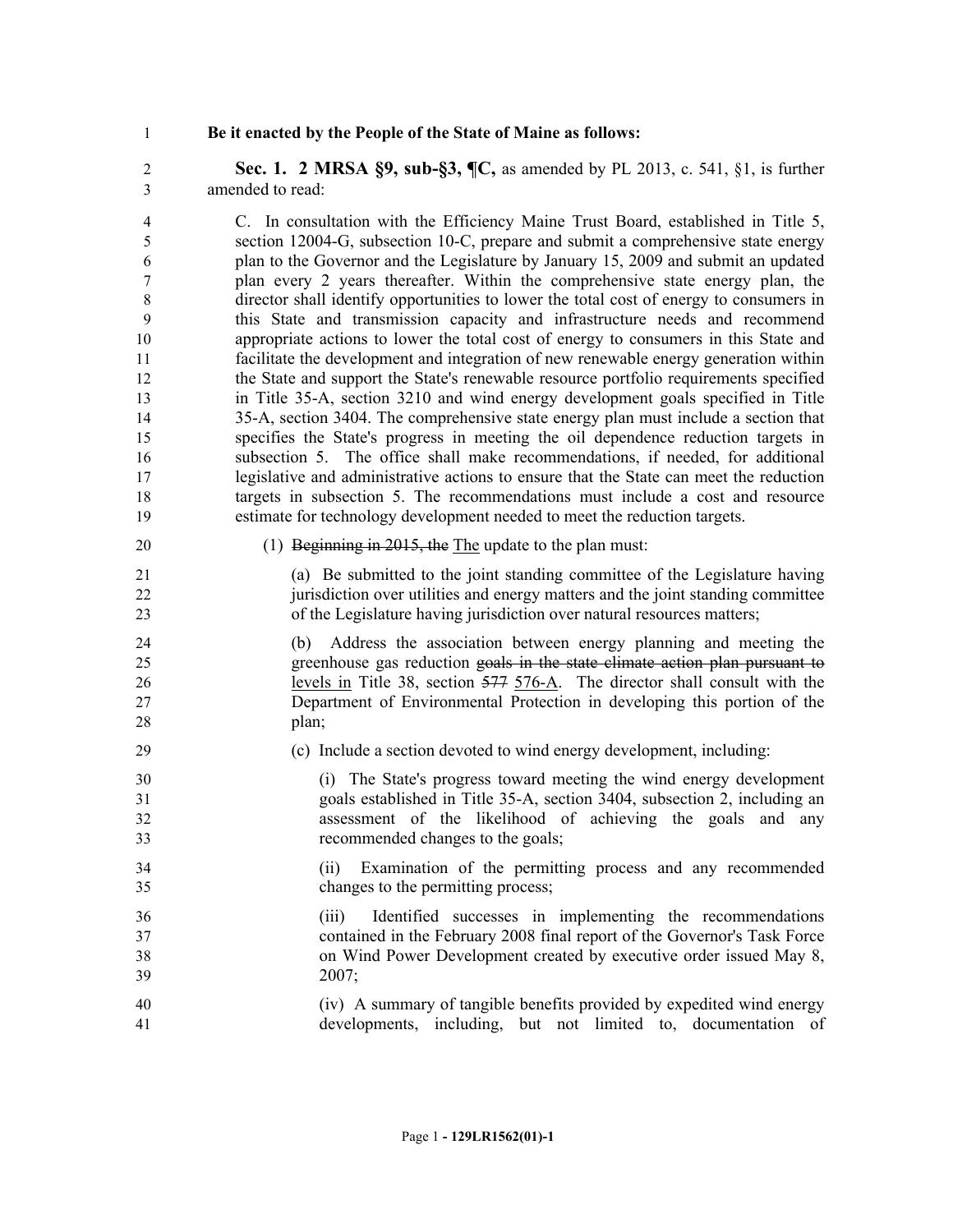community benefits packages and community benefit agreement payments provided; (v) A review of the community benefits package requirement under Title 35-A, section 3454, subsection 2, the actual amount of negotiated community benefits packages relative to the statutorily required minimum amount and any recommended changes to community benefits package policies; (vi) Projections of wind energy developers' plans, as well as technology trends and their state policy implications; (vii) Recommendations, including, but not limited to, identification of places within the State's unorganized and deorganized areas for inclusion in the expedited permitting area established pursuant to Title 35-A, chapter 34-A and the creation of an independent siting authority to consider wind energy development applications; (d) Include a description of activities undertaken pursuant to paragraph H; and (e) Include a description of the State's activities relating to the expansion of natural gas service, any actions taken by the office to expand access to natural gas in the State and any recommendations for actions by the Legislature to expand access to natural gas in the State. The joint standing committee of the Legislature having jurisdiction over utilities and energy matters may report out legislation by February 1st of each odd-numbered year relating to the content of the plan. The joint standing committee of the Legislature having jurisdiction over natural resources matters may make recommendations regarding that legislation to the joint standing committee of the Legislature having 26 jurisdiction over energy matters. **Sec. 2. 2 MRSA §9, sub-§5, ¶D,** as enacted by PL 2011, c. 400, §2, is amended to read: D. Draw on existing state data and studies rather than new analyses, including, but not limited to, analyses and data from the State's climate action plan developed by the Department of Environmental Protection pursuant to Title 38, section 577 and the progress updates to the climate action plan evaluations of the State's progress toward meeting greenhouse gas emissions levels under Title 38, section 578, the comprehensive state energy plan pursuant to subsection 3, paragraph C, the Efficiency Maine Trust's triennial plan pursuant to Title 35-A, section 10104, subsection 4 and analyses completed by the Federal Government, nonprofit organizations and other stakeholders. **Sec. 3. 35-A MRSA §3210-C, sub-§3,** as amended by PL 2017, c. 134, §2, is further amended to read: **3. Commission authority.** The commission may direct investor-owned transmission and distribution utilities to enter into long-term contracts for: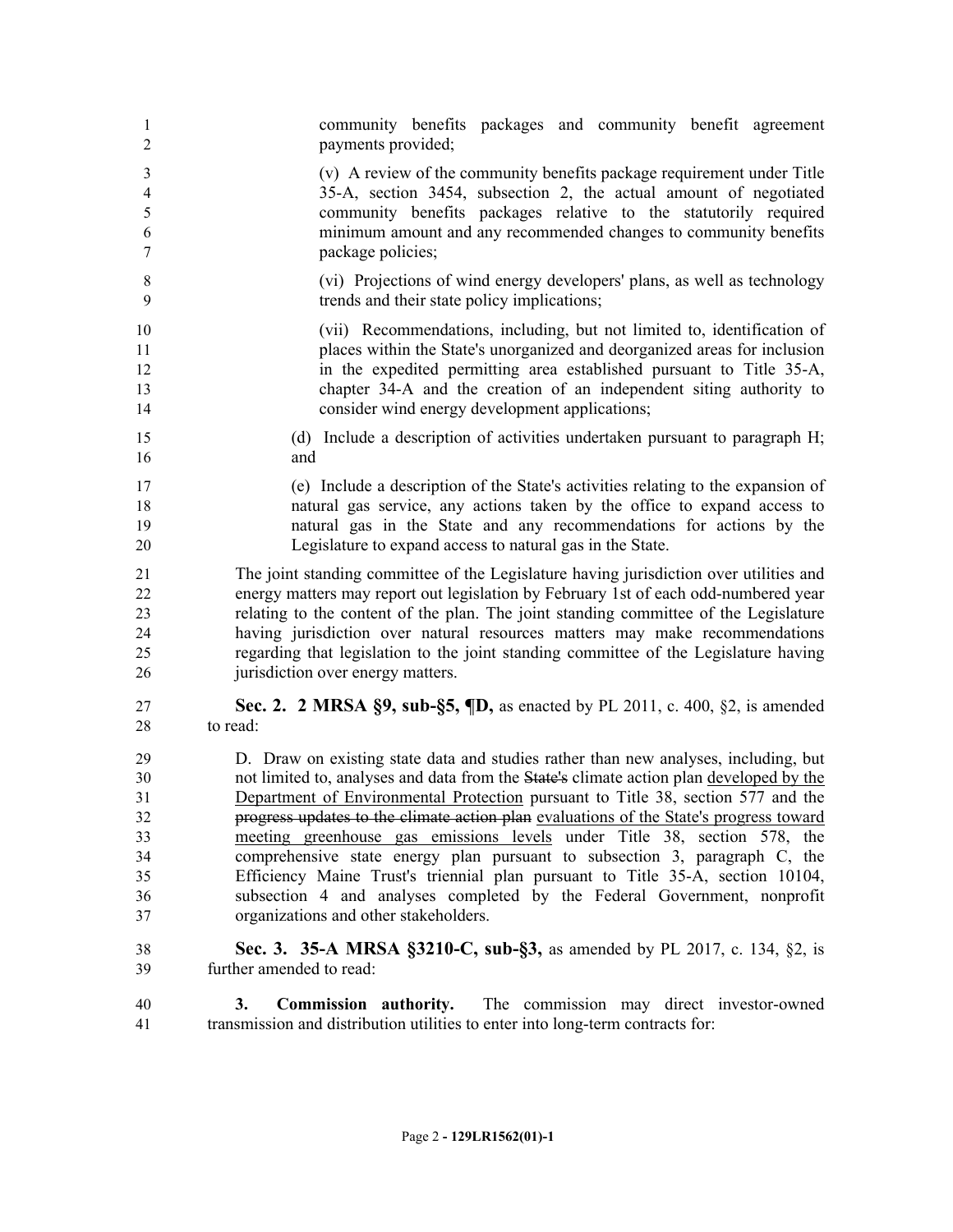1 A. Capacity resources;

 B. Any available energy associated with capacity resources contracted under paragraph A:

(1) To the extent necessary to fulfill the policy of subsection 2, paragraph A; or

 (2) If the commission determines appropriate for purposes of supplying or lowering the cost of standard-offer service or otherwise lowering the cost of electricity for the ratepayers in the State. Available energy contracted pursuant to this subparagraph may be sold into the wholesale electricity market in conjunction with solicitations for standard-offer supply bids;

 C. Any available renewable energy credits associated with capacity resources contracted under paragraph A. The price paid by the investor-owned transmission and distribution utility for the renewable energy credits must be lower than the price received for those renewable energy credits at the time they are sold by the investor-owned transmission and distribution utility; and

 D. Transmission capacity, capacity resources, energy or renewable energy credits pursuant to a regional procurement process in conjunction with other states.

 The commission may permit, but may not require, investor-owned transmission and distribution utilities to enter into contracts for differences that are designed and intended to buffer ratepayers in the State from potential negative impacts from transmission development. To the greatest extent possible, the commission shall develop procedures for long-term contracts for investor-owned transmission and distribution utilities under this subsection having the same legal and financial effect as the procedures used for standard-offer service pursuant to section 3212 for investor-owned transmission and distribution utilities.

 The commission may enter into contracts for interruptible, demand response or energy efficiency capacity resources. These contracts are not subject to the rules of the State Purchasing Agent. In a competitive solicitation conducted pursuant to subsection 6, the commission shall allow transmission and distribution utilities to submit bids for interruptible or demand response capacity resources.

 Capacity resources contracted under this subsection may not exceed the amount necessary to ensure the reliability of the electric grid of this State, to meet the energy efficiency program budget allocations articulated in the triennial plan as approved by the commission pursuant to section 10104, subsection 4 or any annual update plan approved by the commission pursuant to section 10104, subsection 6 or to lower customer costs as determined by the commission pursuant to rules adopted under subsection 10.

 Unless the commission determines the public interest requires otherwise, a capacity resource may not be contracted under this subsection unless the commission determines that the capacity resource is recognized as a capacity resource for purposes of any regional or federal capacity requirements.

 The commission shall ensure that any long-term contract authorized under this subsection is consistent with the State's goals for greenhouse gas reduction levels under Title 38, section 576 576-A and the regional greenhouse gas initiative as described in the state 43 climate action plan required in Title 38, section 577 579.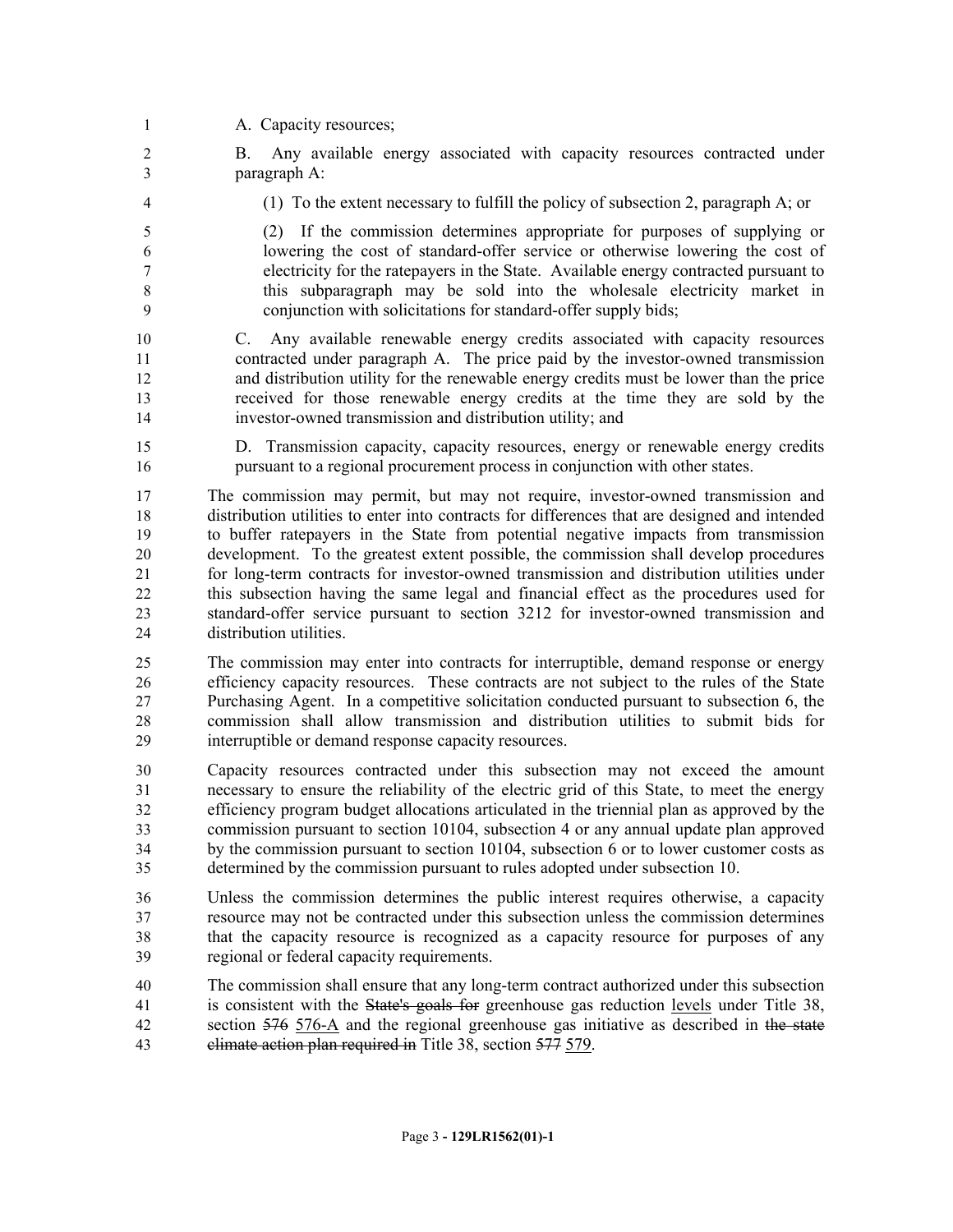By January 1st of each year, the commission shall submit a report to the joint standing committee of the Legislature having jurisdiction over energy and utilities matters on the procurement of transmission capacity, capacity resources, energy and renewable energy credits in the preceding 12 months under this subsection, the Community-based Renewable Energy Act and deep-water offshore wind energy pilot projects under Public Law 2009, chapter 615, Part A, section 6, as amended by Public Law 2013, chapter 369, Part H, sections 1 and 2 and chapter 378, sections 4 to 6. The report must contain information including, but not limited to, the number of requests for proposals by the commission for long-term contracts, the number of responses to requests for proposals pursuant to which a contract has been finalized, the number of executed term sheets or contracts resulting from the requests for proposals, the commission's initial estimates of ratepayer costs or savings associated with any approved term sheet, actual ratepayer costs or savings for the previous year associated with any procurement, the total ratepayer costs or savings at the time of the report and the megawatt-hours, renewable energy credits or capacity produced or procured through contracts. The report must also include a plan for 16 the succeeding 12 months pertaining to the procurement of capacity resources, energy and renewable energy credits, including dates for requests for proposals, and types of resources to be procured.

- **Sec. 4. 35-A MRSA §3402, sub-§1, ¶A,** as amended by PL 2009, c. 615, Pt. A, §2, is further amended to read:
- A. Wind energy is an economically feasible, large-scale energy resource that does not rely on fossil fuel combustion or nuclear fission, thereby displacing electrical energy provided by these other sources and avoiding air pollution, waste disposal problems and hazards to human health from emissions, waste and by-products; consequently, wind energy development may address energy needs while making a significant contribution to achievement of the State's renewable energy and greenhouse gas reduction objectives, including those in Title 38, section 576 576-A;
- **Sec. 5. 35-A MRSA §10104, sub-§4, ¶F,** as repealed and replaced by PL 2013, c. 369, Pt. A, §13, is amended to read:
- F. It is an objective of the triennial plan to design, coordinate and integrate sustained energy efficiency and weatherization programs that are available to all energy consumers in the State and to users of all fuel types. The plan must set forth the costs and benefits of energy efficiency programs that advance the following goals, and funding necessary to meet those goals:
- (1) Reducing energy costs, including residential heating costs;
- (2) Weatherizing substantially all homes whose owners or occupants are willing to participate in and share the costs of cost-effective home weatherization to a minimum standard of weatherization, as defined by the trust, by 2030;
- (3) Reducing peak-load demand for electricity through trust programs by 300 megawatts by 2020;
- (4) By 2020, achieving electricity and natural gas program savings of at least 20% and heating fuel savings of at least 20%, as defined in and determined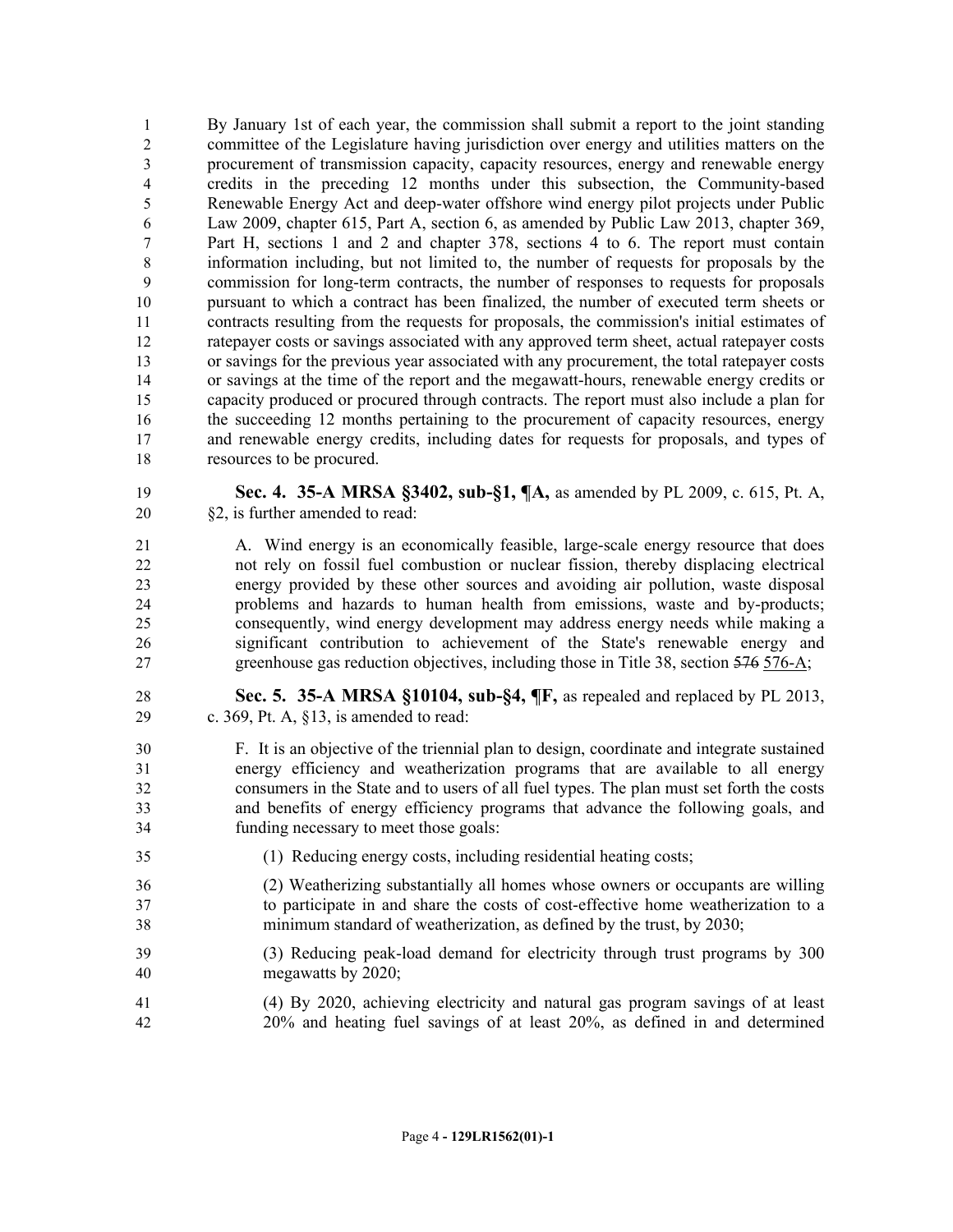| 1              | pursuant to the measures of performance approved by the commission under                 |
|----------------|------------------------------------------------------------------------------------------|
| $\overline{2}$ | section $10120$ ;                                                                        |
| 3              | (5) Creating stable private sector jobs providing alternative energy and energy          |
| $\overline{4}$ | efficiency products and services in the State by 2020; and                               |
| 5              | (6) Reducing greenhouse gas emissions from the heating and cooling of buildings          |
| 6              | in the State by amounts consistent with the State's goals reduction levels               |
| $\tau$         | established in Title 38, section 576 576-A.                                              |
| 8              | The trust shall preserve when possible and appropriate the opportunity for carbon        |
| 9              | emission reductions to be monetized and sold into a voluntary carbon market. Any         |
| 10             | program of the trust that supports weatherization of buildings must be voluntary and     |
| 11             | may not constitute a mandate that would prevent the sale of emission reductions          |
| 12             | generated through weatherization measures into a voluntary carbon market.                |
| 13             | Except when specifically provided in the individual goals under this paragraph, the      |
| 14             | trust may consider expected savings from market effects not attributable to the trust    |
| 15             | as well as efforts by other organizations, including but not limited to federally funded |
| 16             | low-income weatherization programs.                                                      |
| 17             | As used in this paragraph, "heating fuel" means liquefied petroleum gas, kerosene or     |
| 18             | #2 heating oil, but does not include fuels when used for industrial or manufacturing     |
| 19             | processes.                                                                               |
| 20             | Sec. 6. 38 MRSA §574, sub-§§1-A, 1-B and 1-C are enacted to read:                        |
| 21             | 1-A. Climate action plan. "Climate action plan" means the state plan adopted in          |
| 22             | 2004 by the department under this chapter to address greenhouse gas emissions            |
| 23             | reductions in each sector in cost-effective ways.                                        |
| 24             | 1-B. Gross annual greenhouse gas emissions. "Gross annual greenhouse gas                 |
| 25             | emissions" means the total amount of greenhouse gases emitted by all sources within the  |
| 26             | State each year.                                                                         |
| 27             | 1-C. Net annual greenhouse gas emissions. "Net annual greenhouse gas                     |
| 28             | emissions" means gross annual greenhouse gas emissions less the total amount of          |
| 29             | greenhouse gases absorbed each year by plants and natural ecosystems, including, but not |
| 30             | limited to, trees, crops, soil and wetlands within the State.                            |
| 31             | Sec. 7. 38 MRSA §576, as enacted by PL 2003, c. 237, §1, is repealed.                    |
| 32             | Sec. 8. 38 MRSA §576-A is enacted to read:                                               |
| 33             | §576-A. Greenhouse gas emissions reductions                                              |
| 34             | 1. 2050 annual emissions level. By January 1, 2050, the State shall reduce net           |
| 35             | annual greenhouse gas emissions to at least 80% below the 1990 net annual greenhouse     |
| 36             | gas emissions level.                                                                     |
| 37             | 2. Interim emissions levels. The department shall adopt rules establishing interim       |
| 38             | net annual greenhouse gas emissions levels for 2030 and 2040. The interim net annual     |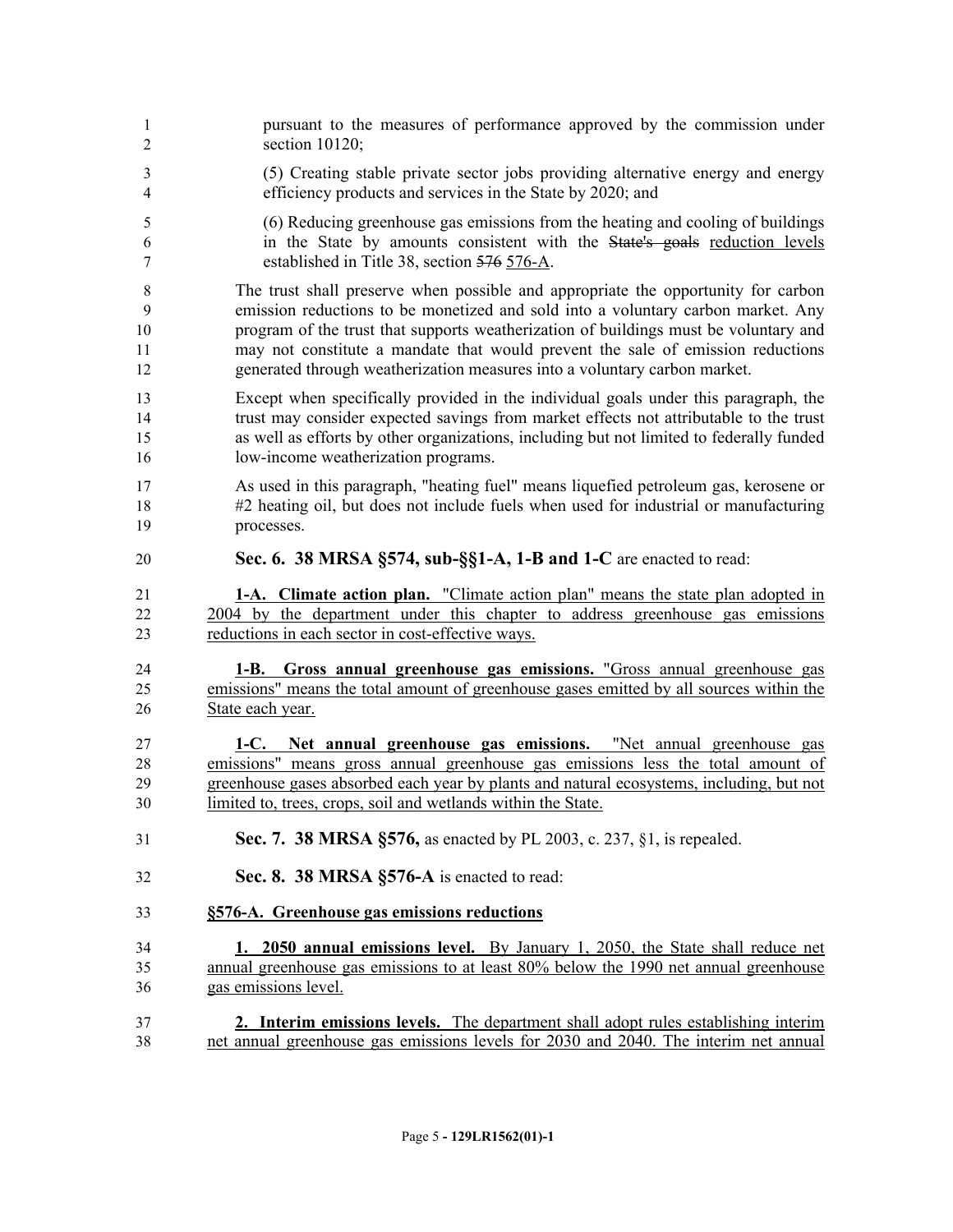greenhouse gas emissions levels must maximize the State's ability to meet the 2050 net annual greenhouse gas emissions level. The interim 2030 net annual greenhouse gas emissions level must at a minimum be consistent with the highest level of the greenhouse gas emissions reduction range adopted by the Conference of New England Governors and Eastern Canadian Premiers in Resolution 39-1, dated August 31, 2015. The interim 2040 net annual emissions level must at a minimum be sufficient to project achievement of the 2050 net annual emissions level. The department shall set the interim 2030 net annual emissions level by January 1, 2020 and the interim 2040 net annual emissions level by January 1, 2030.

 **3. Monitoring and reporting rules.** By January 1, 2020, the department shall adopt rules to monitor and report to the Legislature on gross and net annual greenhouse gas emissions. By January 1, 2021, and periodically thereafter, the department shall adopt rules to ensure compliance with the levels established by and pursuant to subsections 1 and 2. Rules adopted pursuant to this subsection are routine technical rules as defined in Title 5, chapter 375, subchapter 2-A.

 **Sec. 9. 38 MRSA §577,** as enacted by PL 2003, c. 237, §1, is repealed and the following enacted in its place:

#### **§577. Action plan; long-term goal**

 **1. Long-term reduction goal.** The State's long-term reduction goal is to reduce net annual greenhouse gas emissions to an extent sufficient to minimize harmful effects of climate change. To accomplish this goal, reducing net annual greenhouse gas emissions to zero by 2050 may be necessary.

 **2. Climate action plan update.** By December 1, 2020, the department, with input from stakeholders, shall update the State's climate action plan to meet the reduction levels in section 576-A. In updating the climate action plan, the department shall conduct a study examining pathways to reduce net annual greenhouse gas emissions consistent with the levels in section 576-A and with the long-term goal in subsection 1. The department shall quantitatively analyze and report on the technical feasibility and cost-effectiveness of each pathway. To fund the analysis, the department may solicit and receive financial support from the public and private and nonprofit organizations. The department shall submit the study to the joint standing committee of the Legislature having jurisdiction over natural resources matters, which is authorized to report out legislation related to the study. In identifying the preferred pathways to include in the updated climate action plan, the department shall give consideration to the following objectives:

 A. Pursuing the most cost-effective and technologically feasible reduction pathways while minimizing effects on low-income and moderate-income persons, minimizing environmental effects, supporting economic sectors that face the biggest barriers to emissions reductions and creating, when feasible, additional employment and economic growth in the State;

 B. Encouraging the use of natural solutions to reduce net greenhouse gas emissions, such as solutions related to forests, farms and coastal lands in the State and materials that sequester carbon;